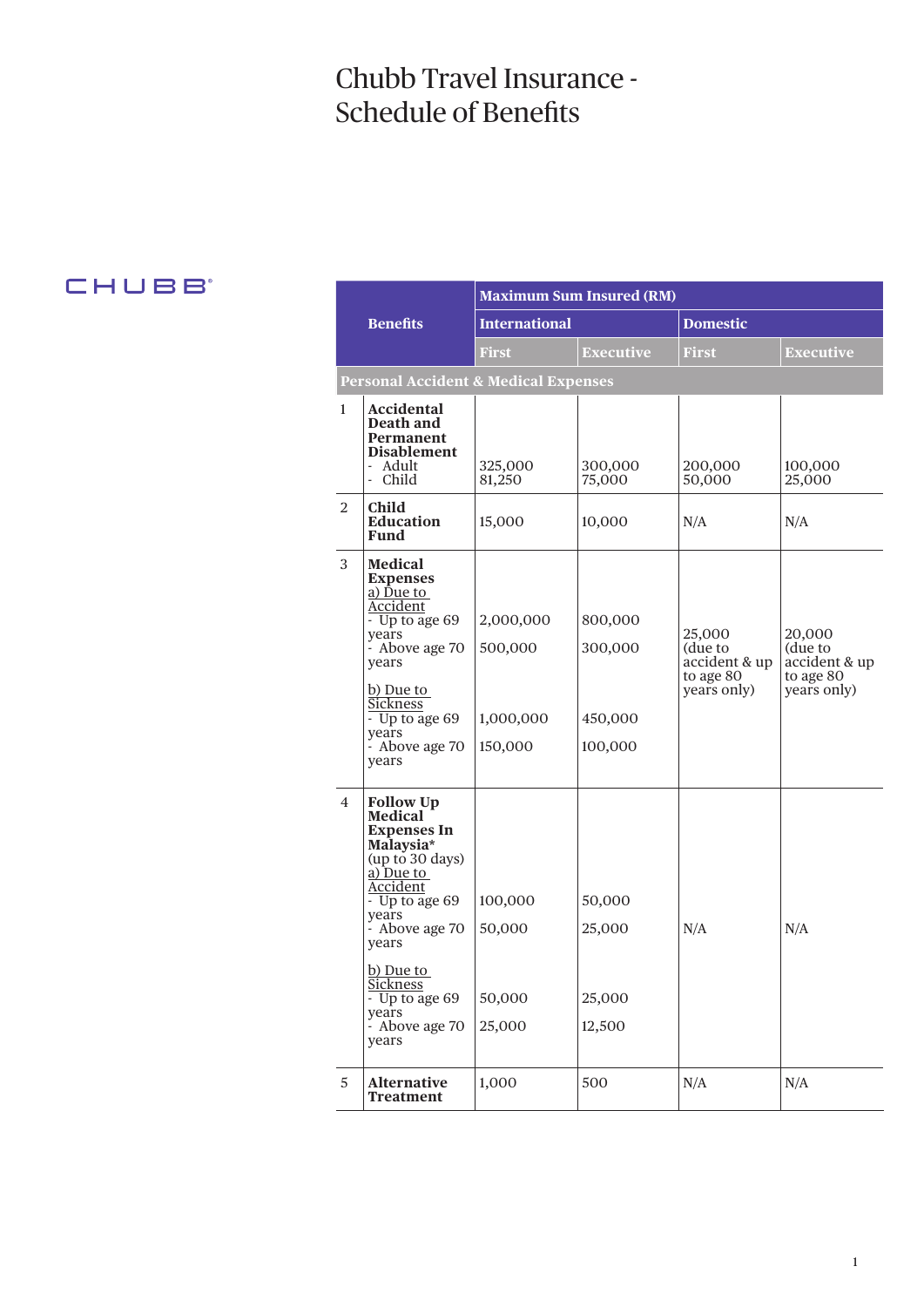|                                                 |                                                                                                                                       | <b>Maximum Sum Insured (RM)</b>       |                                       |                                      |                                      |  |  |
|-------------------------------------------------|---------------------------------------------------------------------------------------------------------------------------------------|---------------------------------------|---------------------------------------|--------------------------------------|--------------------------------------|--|--|
|                                                 | <b>Benefits</b>                                                                                                                       | <b>International</b>                  |                                       | <b>Domestic</b>                      |                                      |  |  |
|                                                 |                                                                                                                                       | <b>First</b>                          | Executive                             | <b>First</b>                         | Executive                            |  |  |
| <b>Personal Accident &amp; Medical Expenses</b> |                                                                                                                                       |                                       |                                       |                                      |                                      |  |  |
| 6                                               | <b>Daily Hospital Income</b><br>Max coverage day<br>- Up to age 69 years<br>- Above age 70 years                                      | 60 days<br>350 per day<br>100 per day | 60 days<br>250 per day<br>100 per day | 30 days<br>100 per day<br>50 per day | 30 days<br>100 per day<br>50 per day |  |  |
| 7                                               | <b>Compassionate Visit</b>                                                                                                            | 10,000                                | 10,000                                | 2,000                                | 1,000                                |  |  |
| 8                                               | <b>Child Guard</b>                                                                                                                    | 10,000                                | 10,000                                | 2,000                                | 1,000                                |  |  |
| 9                                               | <b>Emergency Medical Evacuation</b><br>& Repatriation                                                                                 | Unlimited                             | Unlimited                             | 150,000                              | 100,000                              |  |  |
| 10                                              | <b>Repatriation of Mortal</b><br>Remains (Include Burial &<br><b>Cremation Expenses)</b>                                              | Unlimited                             | Unlimited                             | 150,000                              | 100,000                              |  |  |
|                                                 | <b>Travel Inconvenience</b>                                                                                                           |                                       |                                       |                                      |                                      |  |  |
| 11                                              | <b>Travel Cancellation</b><br><b>Cancellation Expenses</b><br>- Postponement Expenses                                                 | <b>Actual Cost</b><br>1,000           | 50,000<br>500                         | 2,000<br>N/A                         | 1,500<br>N/A                         |  |  |
| 12                                              | <b>Travel Curtailment</b>                                                                                                             | <b>Actual Cost</b>                    | 50,000                                | 2,000                                | 1,500                                |  |  |
| 13                                              | <b>Travel Disruption</b>                                                                                                              | 2,000                                 | 1,000                                 | N/A                                  | N/A                                  |  |  |
| 14                                              | <b>Loss or Damage of Personal</b><br><b>Belongings &amp; Baggage</b><br>a) Any one article limit<br>b) Portable Computer<br>Max Limit | 500<br>1,500<br>7,500                 | 500<br>1,000<br>5,000                 | 500<br>N/A<br>2,000                  | 500<br>N/A<br>1,000                  |  |  |
| 15                                              | <b>Loss or Damage to Travel</b><br><b>Documents</b>                                                                                   | 7,500                                 | 5,000                                 | N/A                                  | N/A                                  |  |  |
| 16                                              | Loss of Personal Money*                                                                                                               | 750                                   | 750                                   | N/A                                  | N/A                                  |  |  |
| 17                                              | <b>Fraudulent Use of Lost Credit</b><br>Card                                                                                          | 1,000                                 | 500                                   | N/A                                  | N/A                                  |  |  |
| 18                                              | <b>Baggage Delay</b><br>(every 6 consecutive hours)                                                                                   | 200                                   | 200                                   | 200                                  | 150                                  |  |  |
|                                                 | a) Max Limit (Overseas)<br>Per family limit                                                                                           | 1,000<br>3,000                        | 800<br>2,400                          | N/A<br>N/A                           | N/A<br>N/A                           |  |  |
|                                                 | b) Max Limit (Malaysia)<br>Per family limit                                                                                           | 400<br>1,200                          | 200<br>600                            | 1,000<br>N/A                         | 600<br>N/A                           |  |  |
| 19                                              | <b>Travel Delay</b><br>(every 6 consecutive hours)                                                                                    | 200                                   | 200                                   | 200                                  | 150                                  |  |  |
|                                                 | Max Limit                                                                                                                             | 4,000                                 | 3,600                                 | 1,000                                | 600                                  |  |  |
| 20                                              | <b>Travel Misconnection</b><br>(every 6 consecutive hours)<br>Max Limit                                                               | 200<br>1,000                          | 200<br>600                            | N/A                                  | N/A                                  |  |  |
| 21                                              | <b>Travel Re-Route</b><br>(every 6 consecutive hours)                                                                                 | 200                                   | 200                                   | N/A                                  | N/A                                  |  |  |
|                                                 | Max Limit                                                                                                                             | 1,000                                 | 600                                   |                                      |                                      |  |  |
| 22                                              | <b>Travel Overbooked</b><br>(every 6 consecutive hours)<br>Max Limit                                                                  | 200<br>1,000                          | 200<br>600                            | N/A                                  | N/A                                  |  |  |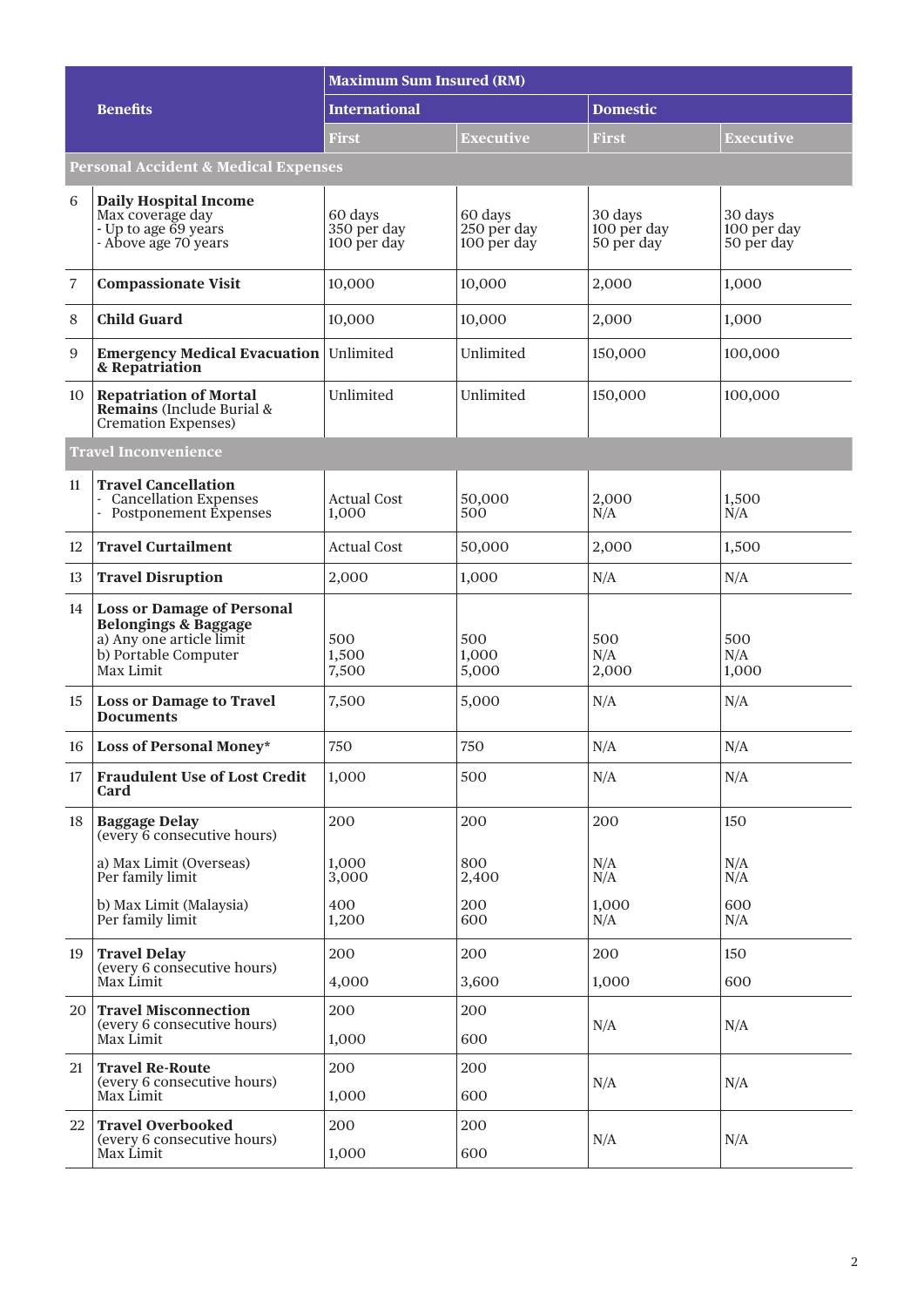| 23 | <b>Missed Departure</b><br>(every 6 consecutive hours)<br>Max Limit                                                                                     | 200                                               | 200<br>600                            | N/A               | N/A        |
|----|---------------------------------------------------------------------------------------------------------------------------------------------------------|---------------------------------------------------|---------------------------------------|-------------------|------------|
|    |                                                                                                                                                         | 1,000                                             |                                       |                   |            |
|    | 24 Hijacking Inconvenience<br>(every 24 consecutive hours)                                                                                              | 400                                               | 400                                   | N/A               | N/A        |
|    | Max Limit                                                                                                                                               | 800                                               | 800                                   |                   |            |
| 25 | <b>Personal Liability</b>                                                                                                                               | 1,500,000                                         | 1,000,000                             | 500,000           | 250,000    |
|    | 26 Emergency Mobile Phone<br><b>Charges</b>                                                                                                             | 150                                               | 100                                   | N/A               | N/A        |
|    | Lifestyle                                                                                                                                               |                                                   |                                       |                   |            |
| 27 | <b>Golf Benefit</b><br>a) Hole In One<br>b) Loss of golf equipment (due to<br>Theft)<br>c) Unused golf green fees (due to<br>Bodily Injury or sickness) | 1,000<br>1,000<br>1,000                           | N/A                                   | 250<br>500<br>250 | N/A        |
| 28 | <b>Home Inconvenience</b>                                                                                                                               | 5,000                                             | 3,000                                 | 500               | N/A        |
|    | <b>Allowance</b><br>- Any one article limit                                                                                                             | 500                                               | 500                                   |                   |            |
| 29 | Pet Care (amount per 24 hour)<br>Max Limit                                                                                                              | 50<br>100                                         | 50<br>50                              | N/A               | N/A        |
|    | <b>Others</b>                                                                                                                                           |                                                   |                                       |                   |            |
| 30 | <b>Terrorism Extension</b>                                                                                                                              | Included                                          | Included                              | Included          | Included   |
| 31 | <b>Chubb Assistance Benefits</b><br>- 24 hours Telephone Access<br>- Medical Expenses<br>- Travel Assistance                                            | Included                                          | Included                              | Included          | Included   |
|    | <b>Benefits extended to cover COVID-19</b>                                                                                                              |                                                   |                                       |                   |            |
| 32 | <b>Medical Expenses due to</b><br><b>Sickness</b><br>- Up to age 69 years<br>- Above age 70 years                                                       | 450,000<br>450,000                                | 450,000<br>450,000                    | N/A<br>N/A        | N/A<br>N/A |
|    | 33   Emergency Medical Evacuation   Unlimited<br>& Repatriation                                                                                         |                                                   | Unlimited                             | N/A               | N/A        |
|    | 34 Repatriation of Mortal<br><b>Remains</b>                                                                                                             | Unlimited                                         | Unlimited                             | N/A               | N/A        |
| 35 | <b>Daily Hospital Income</b><br>Max coverage day<br>- Up to age 69 years<br>Above age 70 to 80 years                                                    | 60 days<br>350 per day<br>100 per day             | 60 days<br>250 per day<br>100 per day | N/A               | N/A        |
| 36 | <b>Travel Cancellation</b>                                                                                                                              | 50,000                                            | 50,000                                | N/A               | N/A        |
| 37 | <b>Travel Curtailment</b>                                                                                                                               | 50,000                                            | 50,000                                | N/A               | N/A        |
|    | Optional: Add-On (with additional premium)                                                                                                              |                                                   |                                       |                   |            |
| 38 | <b>Cruise Pack</b><br>a) Excursion Tour Cancellation<br>b) Excursion Tour Curtailment<br>c) Cruise Re-Route                                             | <b>Actual Cost</b><br><b>Actual Cost</b><br>2,000 | 50,000<br>50,000<br>1,000             | N/A               | N/A        |

*\*an excess of RM50 is applicable for each and every medical receipt/bill/invoice in the event medical treatment is not sought Overseas. You must seek medical treatment in Malaysia within 24 hours from the date of Your return to Malaysia and You have up to 30 days to continue the medical treatment in Malaysia.*

*\*RM100 excess per claim on Loss of Personal Money.*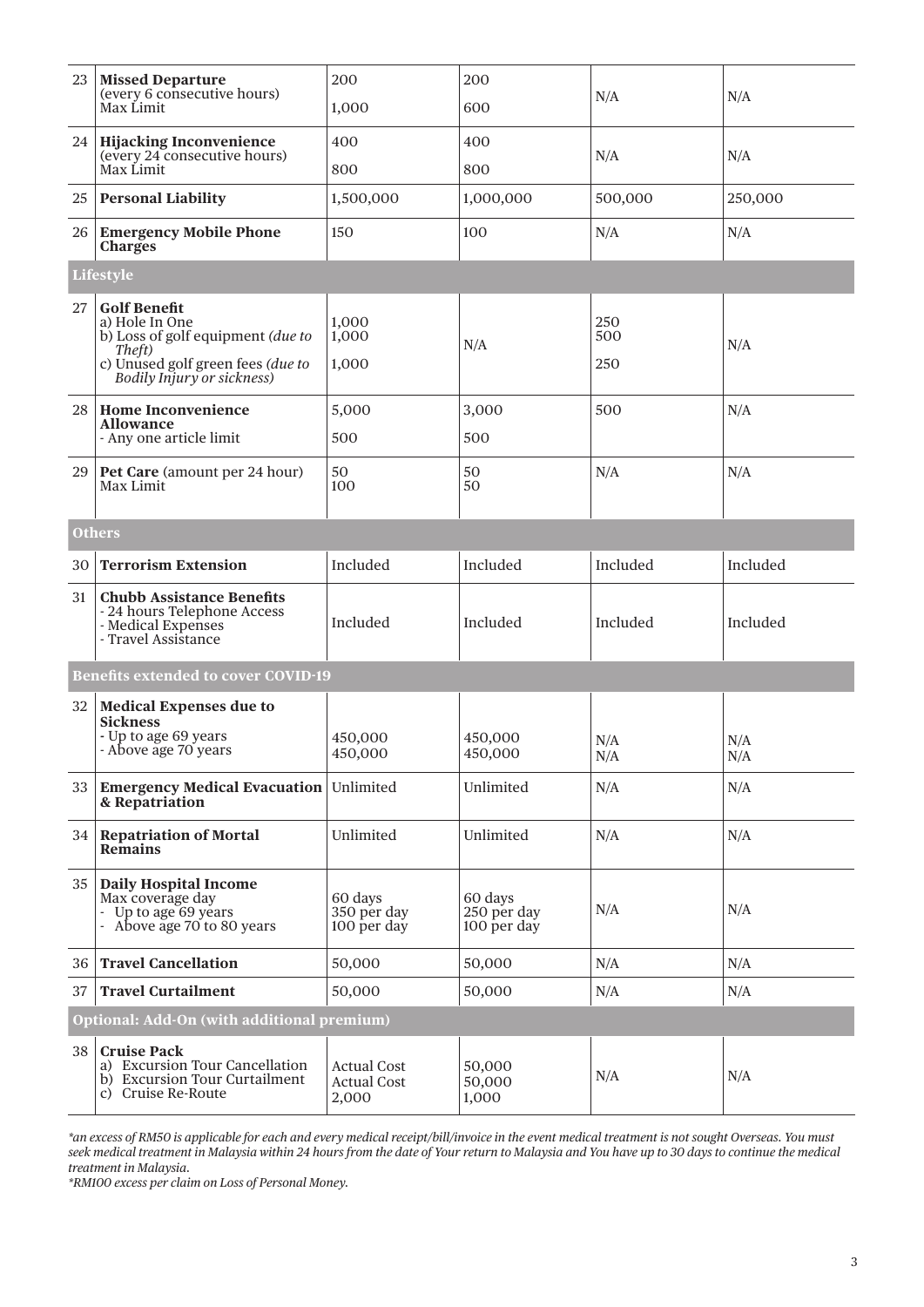Premium quoted is in Ringgit Malaysia (RM)

#### **Single Trip Plan - International**

Note: For premium exceeding 31 days, please consult our agents or contact Chubb directly for a quote.

| <b>Individual</b>      | <b>First</b> |        |        | <b>Executive</b> |        |        |
|------------------------|--------------|--------|--------|------------------|--------|--------|
| Age 30 days - 69 years | Zone 1       | Zone 2 | Zone 3 | Zone 1           | Zone 2 | Zone 3 |
| $1-5$ days             | 93           | 135    | 196    | 57               | 83     | 120    |
| 6-10 days              | 136          | 198    | 287    | 81               | 118    | 170    |
| $11-15$ days           | 182          | 266    | 384    | 109              | 158    | 229    |
| $16-20$ days           | 212          | 309    | 448    | 125              | 182    | 263    |
| $21-31$ days           | 258          | 376    | 544    | 153              | 223    | 322    |

| <b>Individual</b>  | <b>First</b> |        |        | <b>Executive</b> |        |        |
|--------------------|--------------|--------|--------|------------------|--------|--------|
| Age above 70 years | Zone 1       | Zone 2 | Zone 3 | Zone 1           | Zone 2 | Zone 3 |
| $1-5$ days         | 218          | 318    | 459    | 133              | 194    | 280    |
| 6-10 days          | 319          | 466    | 674    | 189              | 276    | 399    |
| $11-15$ days       | 427          | 623    | 902    | 254              | 371    | 537    |
| 16-20 days         | 498          | 726    | 1,051  | 292              | 426    | 616    |
| $21-31$ days       | 605          | 883    | 1,278  | 358              | 523    | 756    |

| Family                 | <b>First</b> |        |        | <b>Executive</b> |        |        |
|------------------------|--------------|--------|--------|------------------|--------|--------|
| Age 30 days - 69 years | Zone 1       | Zone 2 | Zone 3 | Zone 1           | Zone 2 | Zone 3 |
| $1-5$ days             | 231          | 338    | 488    | 141              | 206    | 298    |
| 6-10 days              | 339          | 495    | 717    | 201              | 293    | 424    |
| $11-15$ days           | 454          | 663    | 959    | 271              | 395    | 571    |
| 16-20 days             | 529          | 773    | 1,118  | 311              | 453    | 656    |
| $21-31$ days           | 644          | 940    | 1,360  | 381              | 556    | 805    |

| Family             | <b>First</b> |        | <b>Executive</b> |        |        |        |
|--------------------|--------------|--------|------------------|--------|--------|--------|
| Age above 70 years | Zone 1       | Zone 2 | Zone 3           | Zone 1 | Zone 2 | Zone 3 |
| $1-5$ days         | 543          | 793    | 1,147            | 332    | 484    | 700    |
| 6-10 days          | 797          | 1,164  | 1,683            | 472    | 689    | 997    |
| $11-15$ days       | 1,067        | 1,558  | 2,254            | 635    | 927    | 1,341  |
| $16-20$ days       | 1,244        | 1,815  | 2,627            | 729    | 1,065  | 1,540  |
| $21-31$ days       | 1,512        | 2,208  | 3,194            | 895    | 1,307  | 1,890  |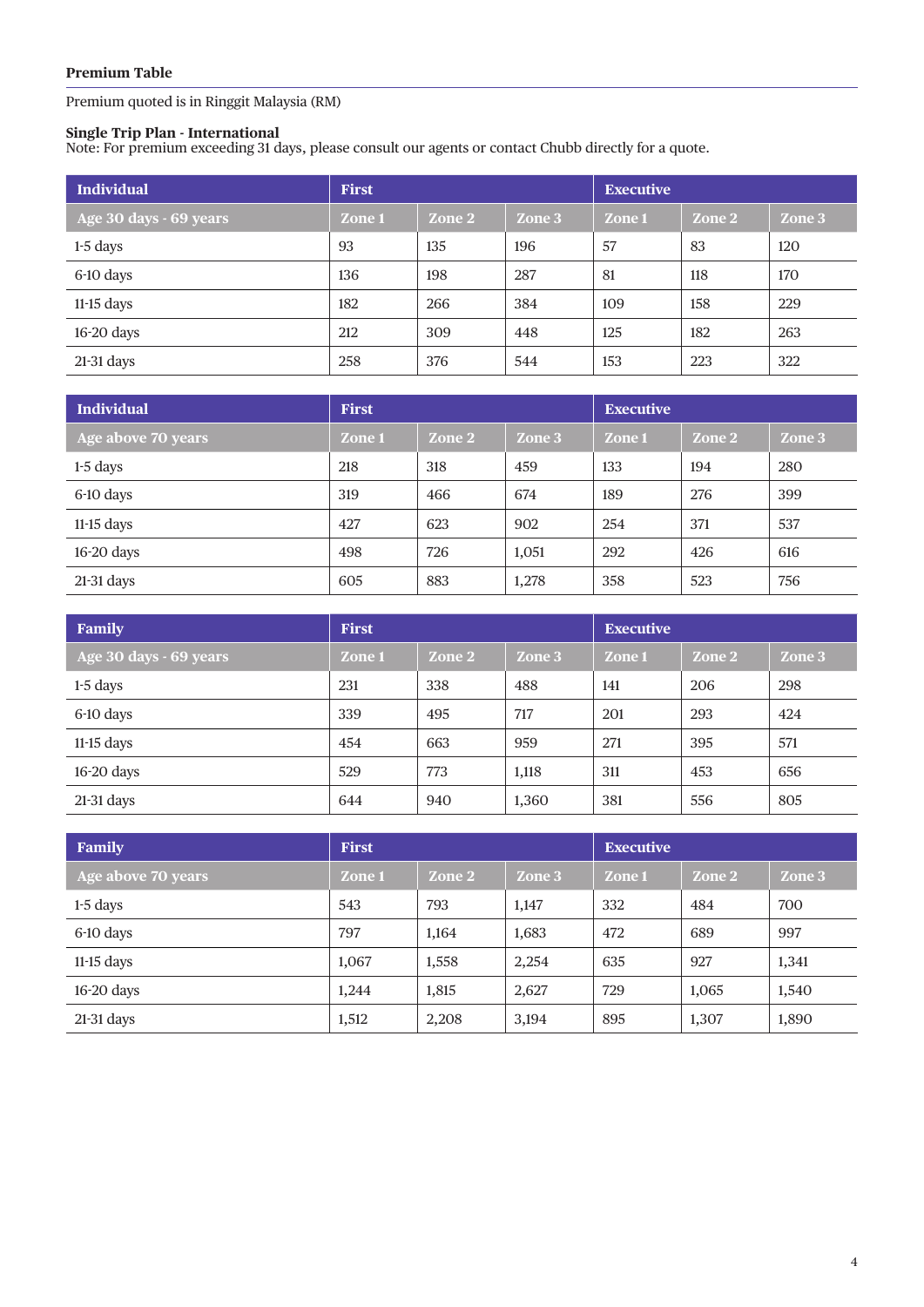### **Single Trip Add-On**

|            | <b>International Cruise Pack Add-On</b> |        |        |  |  |
|------------|-----------------------------------------|--------|--------|--|--|
|            | <b>Zone 1</b>                           | Zone 2 | Zone 3 |  |  |
| Individual | 10                                      | 15     | 25     |  |  |
| Family     | 45                                      | -68    | 113    |  |  |

### **Annual Trip Plan - International**

| Individual                        | <b>First</b>  |        |        | <b>Executive</b> |        |        |
|-----------------------------------|---------------|--------|--------|------------------|--------|--------|
|                                   | <b>Zone 1</b> | Zone 2 | Zone 3 | Zone 1           | Zone 2 | Zone 3 |
| 18 - 69 years                     | 490           | 756    | 1.160  | 375              | 600    | 999    |
| Renewable from age 70 to 80 years | 1,151         | 1,776  | 2,726  | 881              | 1,410  | 2,348  |

|                                   | <b>First</b>  |        |        | <b>Executive</b> |        |        |
|-----------------------------------|---------------|--------|--------|------------------|--------|--------|
| <b>Family</b>                     | <b>Zone 1</b> | Zone 2 | Zone 3 | Zone 1           | Zone 2 | Zone 3 |
| 18 - 69 years                     | 1,224         | 1.889  | 2,900  | 938              | 1,500  | 2,498  |
| Renewable from age 70 to 80 years | 2,877         | 4,438  | 6,815  | 2,203            | 3,524  | 5,869  |

## **Annual Trip Plan - Domestic Add-On**

| <b>Individual</b>                 | <b>First</b> | <b>Executive</b> |  |
|-----------------------------------|--------------|------------------|--|
| 18 - 69 years                     | 121          | 91               |  |
| Renewable from age 70 to 80 years | 284          | 214              |  |
|                                   |              |                  |  |
| Family                            | <b>First</b> | <b>Executive</b> |  |
| 18 - 69 years                     | 303          | 228              |  |
| Renewable from age 70 to 80 years | 711          | 535              |  |

*Note: Domestic add-on above is subject to 6% Service Tax (ST)*

### **Single Trip Plan - Domestic**

| <b>Individual</b> | <b>First</b> | <b>Executive</b> |
|-------------------|--------------|------------------|
| 1-3 days          | 27.00        | 19.00            |
| $4-10$ days       | 33.00        | 25.00            |
| $11-19$ days      | 43.00        | 35.00            |
| 20-30 days        | 56.00        | 46.00            |

| Family       | <b>First</b> | <b>Executive</b> |
|--------------|--------------|------------------|
| 1-3 days     | 66.00        | 46.00            |
| $4-10$ days  | 82.00        | 61.00            |
| $11-19$ days | 108.00       | 88.00            |
| 20-30 days   | 139.00       | 113.00           |

*Note: Premium above is subject to 6% Service Tax (ST)*